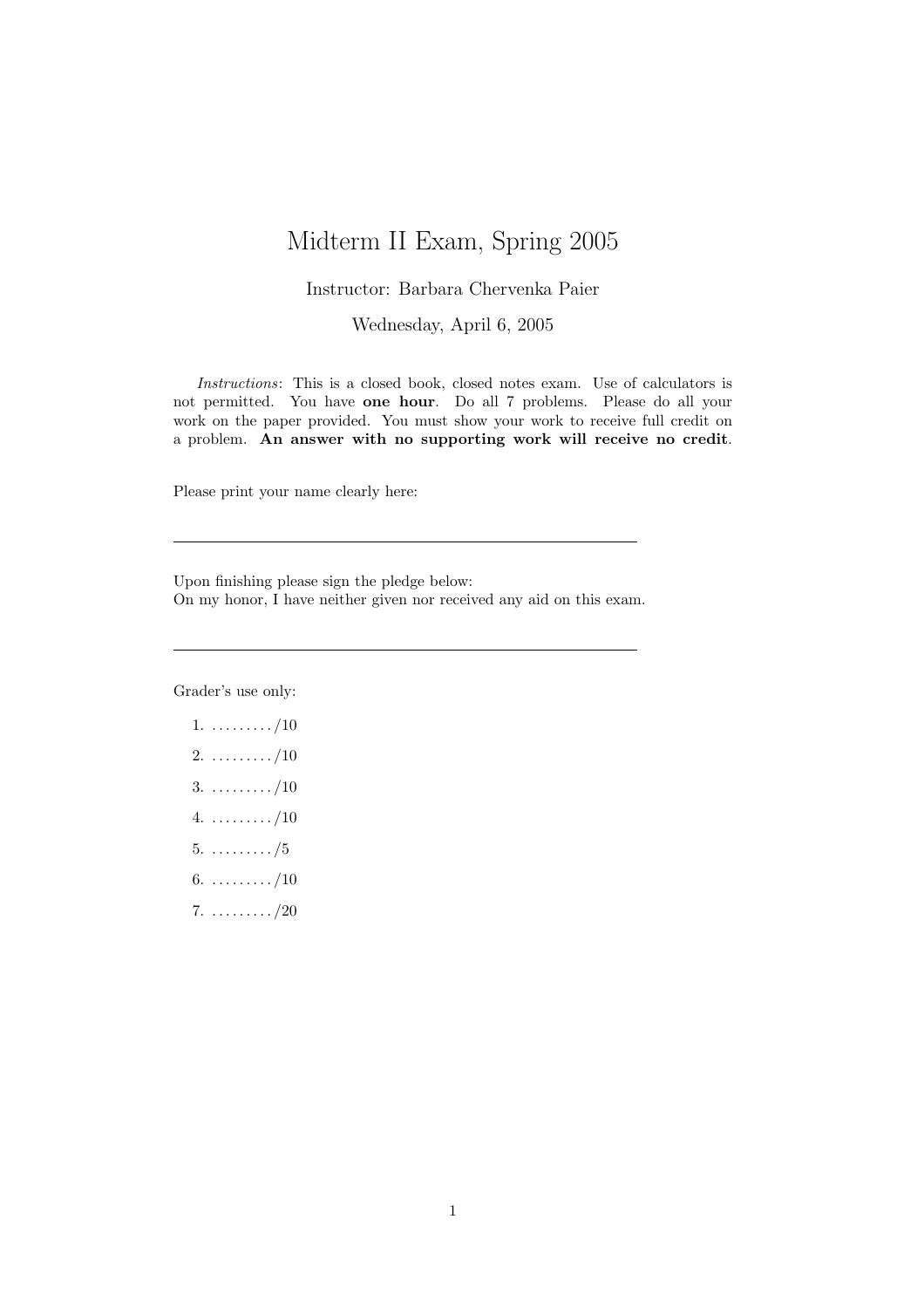1. (10 points) Find the equation of the line tangent to the curve

$$
x^2y^2 - 2xy + x = 1
$$

at the point  $(1, 2)$ 

$$
D_x(x^2y^2 - 2xy + x = 1)
$$
  
\n
$$
2xy^2 + x^2(2yy') - 2y - 2xy' + 1 = 0
$$
  
\n
$$
(2x^2y - 2x)y' = 2y - 2xy^2 - 1
$$
  
\n
$$
y' = \frac{2y - 2xy^2 - 1}{2x^2y - 2x}
$$
  
\n
$$
y'(1,2) = \frac{2(2) - 2(1)(2)^2 - 1}{2(1)^2(2) - 2(1)}
$$
  
\n
$$
y' = \frac{-5}{2}
$$

So, the equation of the line is:

$$
y - 2 = \frac{-5}{2}(x - 1)
$$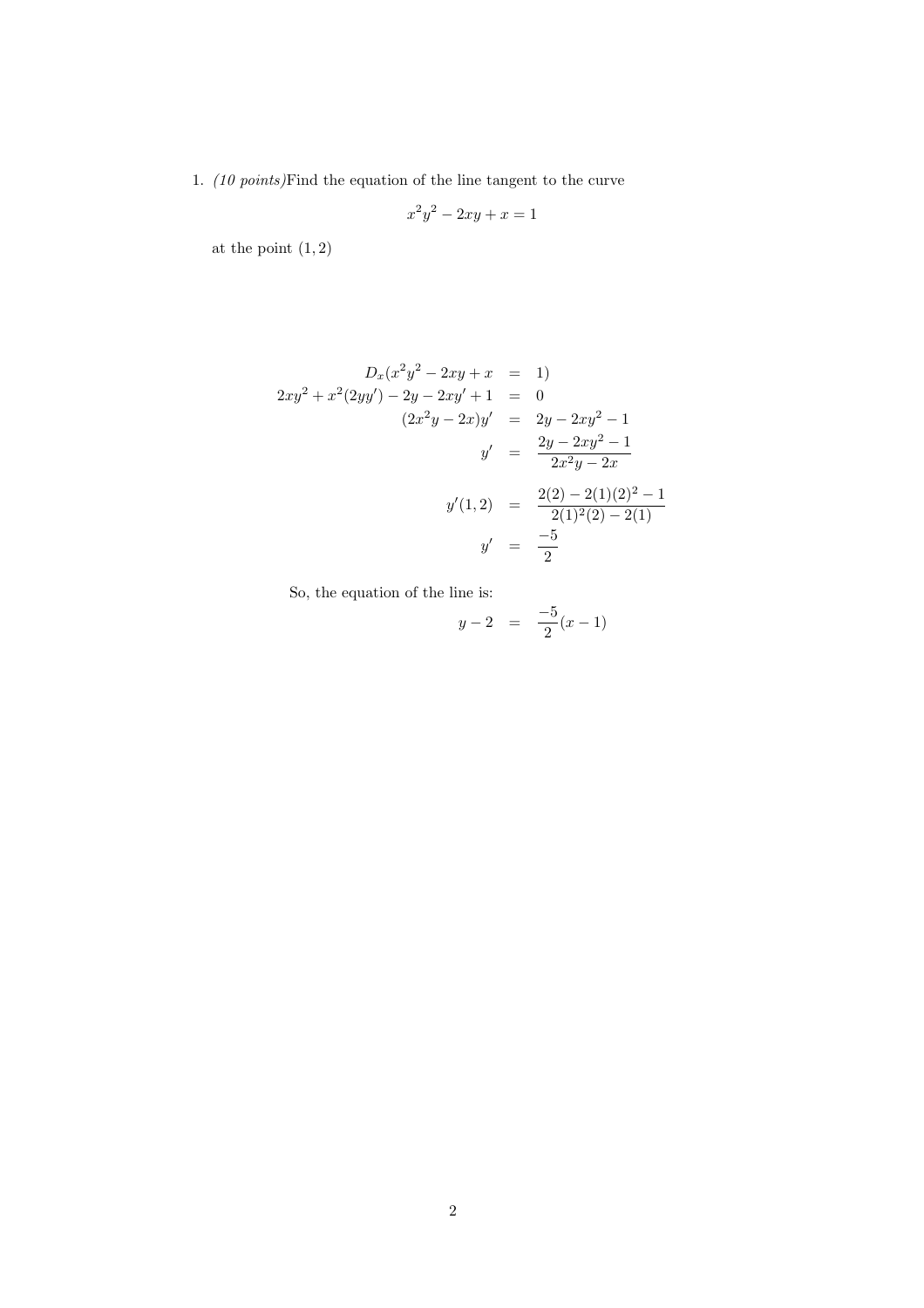2. (10 points) Evaluate the following limits:

(a) 
$$
\lim_{x \to 0} \frac{\cos x + x - 1}{3x}
$$

$$
= \frac{0}{0}
$$
  
=  $\lim_{x \to 0} \frac{-\sin x + 1}{3}$   
=  $\frac{1}{3}$ 

(b) 
$$
\lim_{x \to 0^+} (e^x - 1)^x
$$

$$
y = 0^0
$$
  
\n
$$
y = \lim_{x \to 0^+} (e^x - 1)^x
$$
  
\n
$$
\ln y = \lim_{x \to 0^+} \ln((e^x - 1)^x)
$$
  
\n
$$
= \lim_{x \to 0^+} x \ln(e^x - 1)
$$
  
\n
$$
= 0 * -\infty
$$
  
\n
$$
= \lim_{x \to 0^+} \frac{\ln(e^x - 1)}{\frac{1}{x}}
$$
  
\n
$$
= \lim_{x \to 0^+} \frac{-x^2 e^x}{e^x - 1}
$$
  
\n
$$
= \frac{0}{0}
$$
  
\n
$$
= \lim_{x \to 0^+} \frac{-2xe^x - x^2e^x}{e^x}
$$
  
\n
$$
= 0
$$
  
\n
$$
y = e^0
$$
  
\n
$$
= 1
$$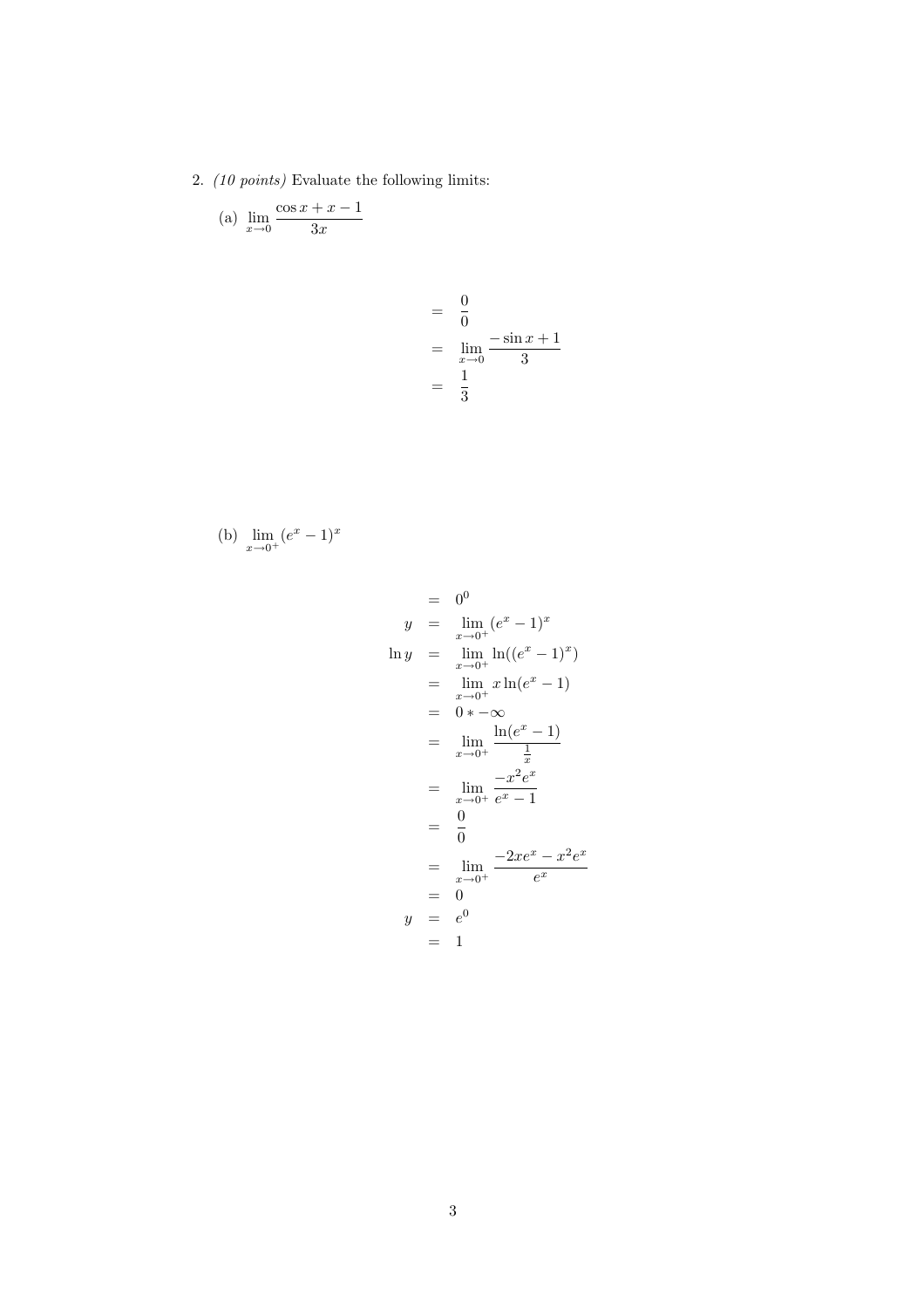3. (10 points) The edges of a cube (all sides are equal length) are increasing at the rate of 2 in/min. At what rate is the volume of the cube increasing when the edges are 4 inches?

$$
\frac{dx}{dt} = 2 \text{ in/min}
$$
\n
$$
V = x^3
$$
\n
$$
\frac{dV}{dt} = 3x^2 \frac{dx}{dt}
$$
\nAt  $x = 4$ ,  
\n
$$
\frac{dV}{dt} = 3(4)^2(2)
$$
\n
$$
\frac{dV}{dt} = 96 \text{ in}^3/\text{min}
$$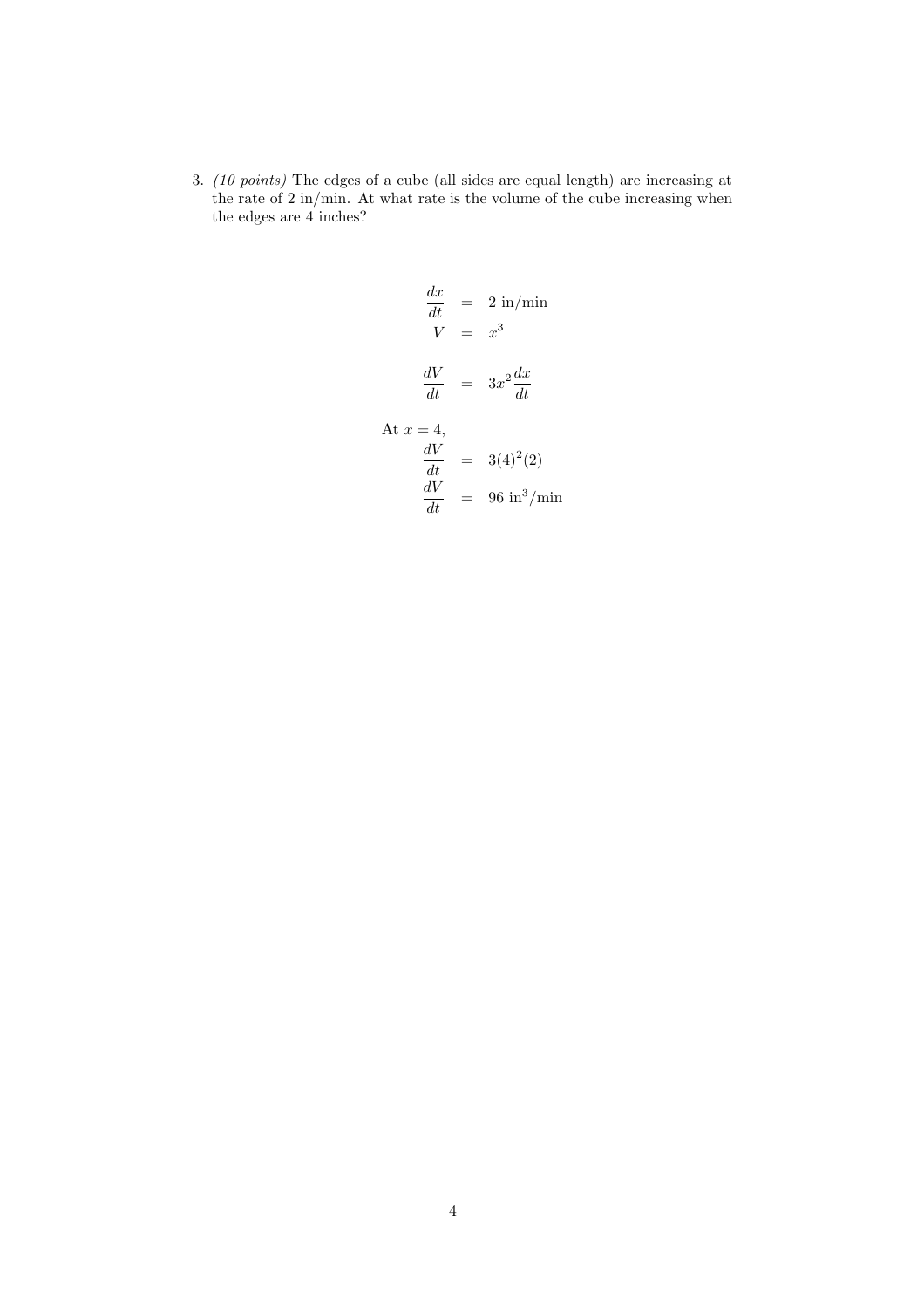4. (15 points) Evaluate the following integrals:

$$
(a) \int \frac{x}{1+x^2} dx
$$

Let 
$$
u = 1+x^2
$$
  
\n $du = 2xdx$   
\n $\frac{1}{2}du = xdx$   
\n $\int \frac{x}{1+x^2}dx = \int \frac{du}{2u}$   
\n $= \frac{1}{2}\ln(|u|) + C$   
\n $= \frac{1}{2}\ln(1+x^2) + C$ 

(b) 
$$
\int_0^{\frac{\pi}{6}} \frac{\sin 3x}{\cos^5 3x} dx
$$

Let 
$$
u = \cos 3x
$$
  
\n $du = -3 \sin 3x dx$   
\nif  $x = 0$ , then  $u = 1$   
\nif  $x = \frac{\pi}{6}$ , then  $u = 0$   
\n
$$
\int_0^{\frac{\pi}{6}} \frac{\sin 3}{\cos^5 3x} dx = \int_1^0 \frac{-du}{3u^5}
$$
\n
$$
= \left[ -\frac{1}{3*(-4)} u^{-4} \right]_1^0
$$
\n
$$
= \frac{1}{12}((\frac{1}{0}) - 1)
$$
\n
$$
= \infty
$$

Note: I gave credit for answers of  $\frac{-1}{12}$  since it was not my intention to give a definite integral with infinity as the answer.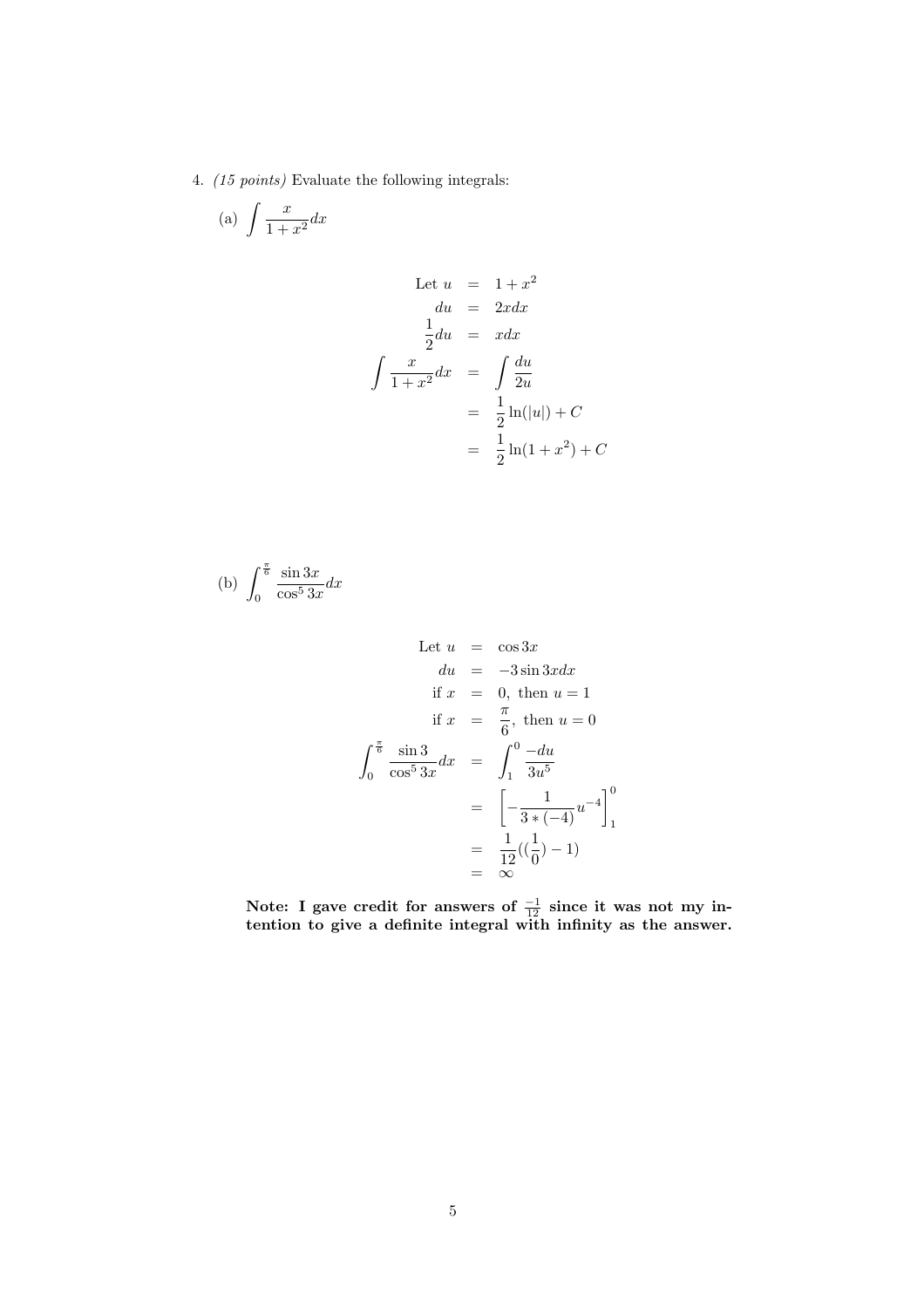5. (5 points) Use the Fundamental Theorem of Calculus to determine the deriva-(*b* points) Use the<br>tive of  $f(x) = \int^x$ 12  $t^5(e^t + 4t)^3 dt$ .

By the Fundamental Theorem of Calculus, if

$$
f(x) = \int_{a}^{x} g(t)dt
$$

then

$$
f'(x) = g(x)
$$

So, in this problem,  $f'(x) = x^5(e^x + 4x)^3$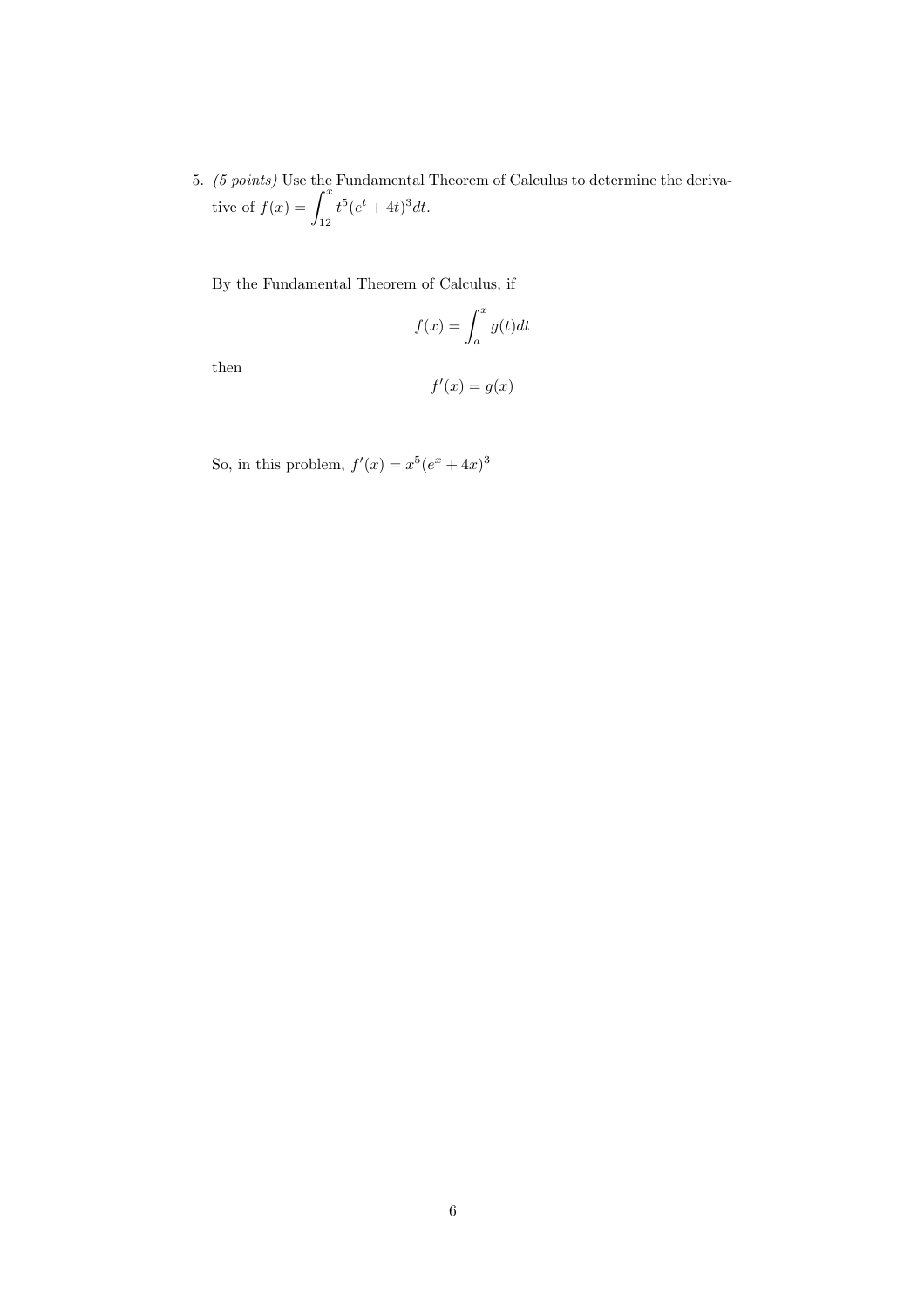6. (10 points) Find the area between the functions  $f(x) = x^2 - 4$  and  $g(x) =$  $2 - 5x^2$ .



Note: the top function is  $g(x)$  and the bottom function is  $f(x)$ . To find the intersection points:

$$
x^{2}-4 = 2-5x^{2}
$$
  
\n
$$
6x^{2} = 6
$$
  
\n
$$
x^{2} = 1
$$
  
\n
$$
x = -1, 1
$$

So, the area between  $f(x)$  and  $g(x)$  is:

$$
\int_{-1}^{1} [g(x) - f(x)]dx = \int_{-1}^{1} (2 - 5x^2 - x^2 + 4)dx
$$
  
= 
$$
\int_{-1}^{1} (6 - 6x^2)dx
$$
  
= 
$$
[6x - 2x^3]_{-1}^{1}
$$
  
= 
$$
(6 - 2) - (-6 + 2)
$$
  
= 8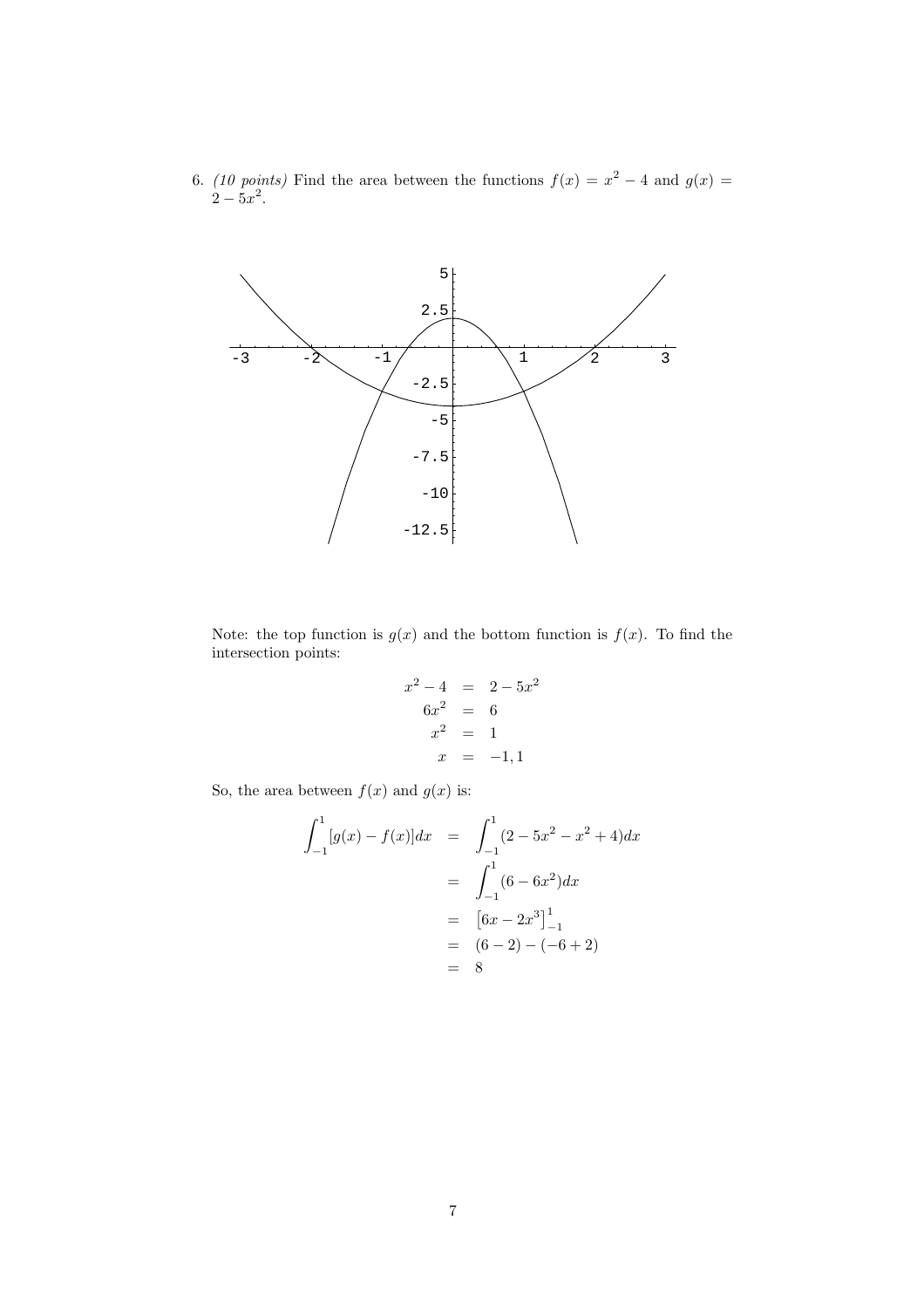7. (20 points)For the function  $f(x)$  with given first and second derivatives:

$$
f(x) = \frac{x^2 + x - 2}{x^2}
$$

$$
f'(x) = \frac{4 - x}{x^3}
$$

$$
f''(x) = \frac{2(x - 6)}{x^4}
$$

## Be sure to clearly answer each of the items below for full credit.

(a) Find the intervals on which  $f(x)$  is increasing and those on which it is decreasing.

| Given $f'(x) = \frac{4-x}{x^3}$ , the critical points are $x = 0, x = 4$ |             |       |            |  |
|--------------------------------------------------------------------------|-------------|-------|------------|--|
|                                                                          | Interval    | f'(x) | (x)        |  |
|                                                                          | $\infty, 0$ | < 0   | decreasing |  |
|                                                                          | (0, 4)      | > 0   | increasing |  |
|                                                                          |             |       | decreasing |  |

(b) Determine critical points for  $f(x)$ , and classify them as local maxima, local minima or neither. Determine the points of inflection for  $f(x)$ , if any.

From (a), the candidates are  $x = 0, x = 4$ . Note that  $f(x)$  is undefined at  $x = 0$ , so it is neither. From the first derivative test,  $f(x)$  has a local max at  $x = 4$ .

Using the second derivative confirms that  $x = 6$  is the only point of inflection.

(c) Determine the horizontal and vertical asymptotes of  $f(x)$ .

 $f(x)$  is undefined at  $x = 0$ , so the line  $x = 0$  is a vertical asymptote.

$$
\lim_{x \to \infty} f(x) = \lim_{x \to \infty} \frac{x^2 + x - 2}{x^2}
$$
\n
$$
= \lim_{x \to \infty} 1 + \frac{1}{x} - \frac{2}{x^2}
$$
\n
$$
= 1
$$
\nSimilarly,  
\n
$$
\lim_{x \to -\infty} f(x) = 1
$$

So,  $f(x)$  has a horizontal asymptote at  $y = 1$ .